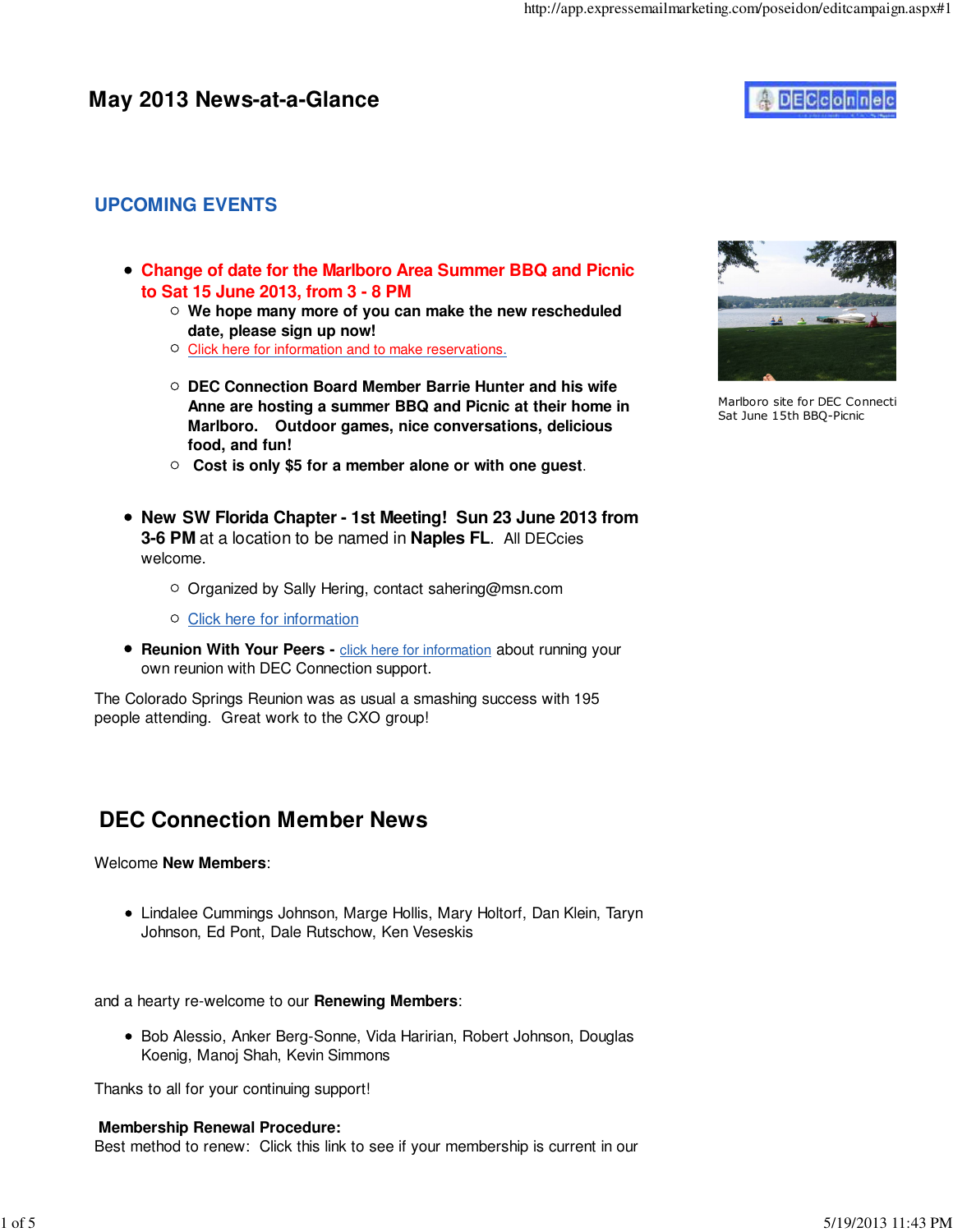Member Service Center and pay online with a credit card. If you have paid dues since 2010 you will be there - use the email address we have on file for you - no leading or trailing spaces and it should work - email webmaster@decconnection.org for help.

- You can also join us (or renew) at www.decconnection.org/join.htm
- You can also send a check to The DEC Connection, c/o Bob Moore, 28 Fernglade Rd., Burlington MA 01803. \$10 for 1 year, \$25 for 3 years.
- If you prefer to use your PayPal account directly (not via our website), use our payment address: registrations@decconnection.org - please do NOT use any of the Board members' personal email addresses.

### **DEC Connection Member NewsBytes**: send yours to:

webmaster@decconnection.org. See our new NewsByte archive page.

- From **Chris Hager Williams**: I'm retired, was HR primarily Technical Recruiter for years – started at DEC, later Motorola, Intel, Charles Stark Draper Laboratory, couple of startups. Loved working at DEC for Arthur Franson, Roger Shaller, Harlan Chizen, other fantastic people like Plant Manager Peter Koch, in the Mill - in the days when Ken roamed ML-5 early in the morning. Now I live on my fake farm (70 acres and view, no horses here now), Downeast Maine, selling antique books on ebay (1800's-early 1900's) for fun & \$. It's a good life, good kids, good grandkids. Learned most everything I know about HR and recruiting at DEC. Great place to work! Thanks to DEC people and training, working life was good to me. windswake@earthlink.net
- **Steve Webber** writes: Currently semi-retired. I work summers about 20 hours a week at Kimballs Ice Cream in Westford, MA. I am one of the managers working primarily at the golf driving range and pitch and putt 9 hole course. I also do other duties as requested (reminds me do all hands on DEC ; ) I am a 2 day a week baby sitter for my 2 year old granddaughter. One of my loves! Spent a few years at Raytheon as a I.S. Security Officer with a stop security clearance that was fun. Now trying to just enjoy each day. Volunteering at church. Soon to be joined by my wife of 36 years in her retirement from 30 plus years of serving our veterans. Webbers10@hotmail.com
- From **Wayne Gaskill**: I am retired and do some volunteering for the local Church here in the Tampa area. I also help a few friends with their boats and have make it a point to hit the gym every morning. Of course I have the never ending honey-do list that I enjoy. Capt. Wayne Gaskill cwgaskill@tampabay.rr.com
- From **Greg Hoffman**: I work with Intermap Technologies (www.Intermap.com) in their Denver, Colorado based Corporate Headquarters office as the Director of Human Resources. Our company uses location based information to create unique market point solutions that help enterprises and government agencies solve their location based information challenges. ghoffman@intermap.com
- From **Peter and Judy Durant:** Pete is retired, playing golf, biking and cooking for my wife Judy who works 24/7 as a successful realtor. SW Florida is a great place to retire, and we love it here. We're near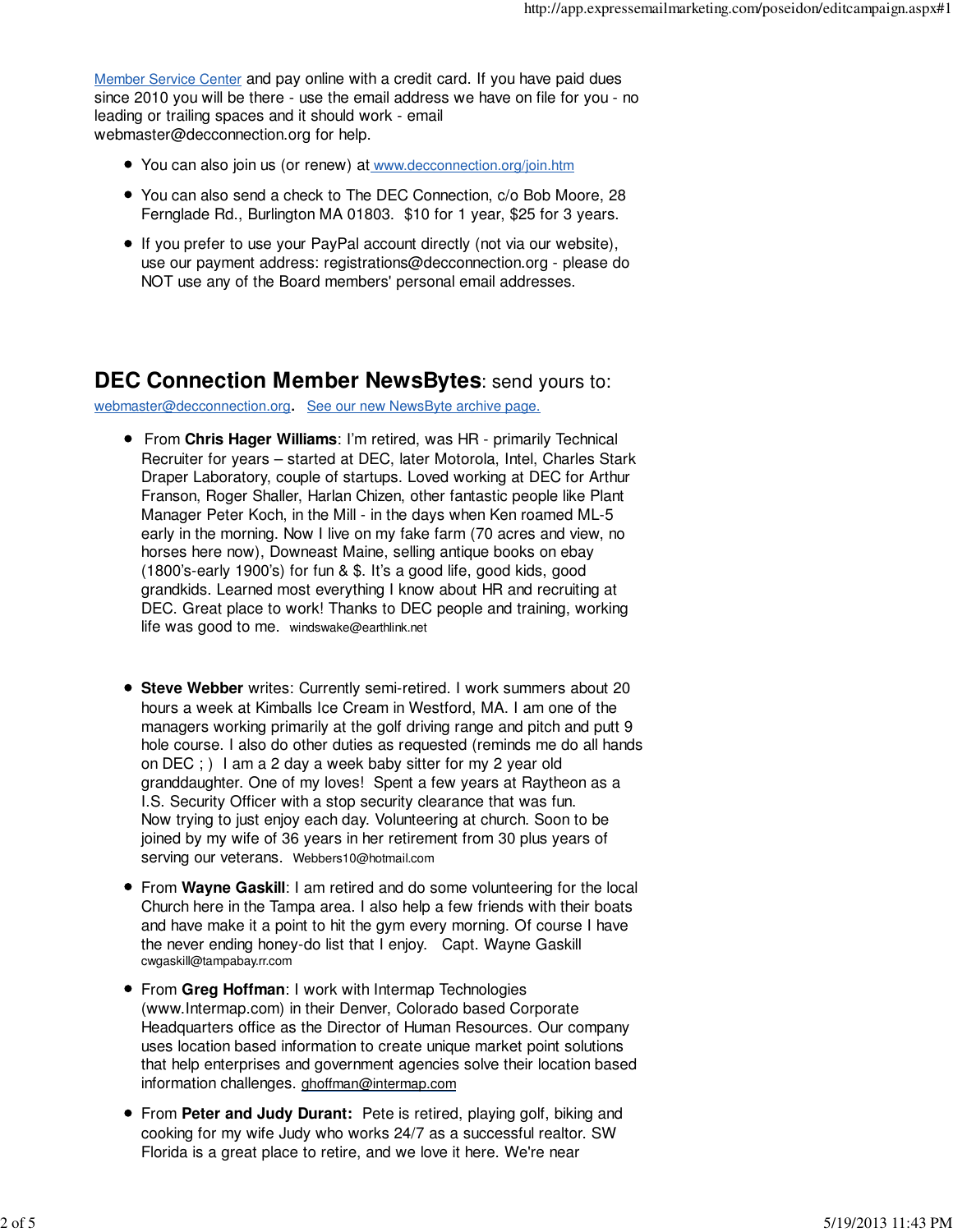Sarasota, the cultural capital of West Florida. Would like to be closer to children (MA and CA) but... Judy writes that she is a Realtor here in Bradenton, FL which is on the Gulf coast (just north of Sarasota & south of Tampa Bay) Our office specializes in condo sales so we work with lots of 'snowbirds' hoping to escape the winter snow/ice. Lots of great bargains are still available so it's very busy and a fun job. judy@judydurant.com, www.judydurant.com

- **Bill Seaver** has been enjoying traveling. In November, responding to his daughter's request for ashrams and elephants, he went Nepal and India. The trip turned out to be a great way to bond with our two adult children. January in Mexico was a great way to miss the cold weather. billseaver@earthlink.net
- From **Marty Palmieri**: I am now a retired software engineer spending time assisting my daughter and son with remodels and updates of their homes, traveling a bit (recently to Italy), golfing, gardening, duties around home and wondering how I was able to get all of my non-work related activities done when I was working. And most important, experiencing grandchildren. marty.palmieri@gmail.com
- **David H. Chen**: I am getting ready to retire from the business that I helped start in internet advertising analytics. Target date is June, then a trip to Africa and after that, we'll see. david.h.chen@comcast.net
- **Carolyn Herbert:** I am retired and will move to Vermont sometime this year. I spend my time doing volunteer work with the Harvard Council on Aging and The Harvard Womens club. Enjoy oil painting on wood and canvas . Also have a small business of framing with a product of a wedding invitation and mirror. cherbert14@verizon.net
- **Jim Higgins** is retired in Harvard with his wife, Nadya. He is involved in volunteer activities as well as an occasional marketing consulting engagement. higginjames@gmail.com
- From **Jim Evans:** I am currently working at Oracle in Burlingon, MA as a SPARC server qualifications engineer. n1hts@comcast.net
- From **Su Bennett**: I worked at DEC from 1977-2000 mostly at NIO-Salem, NH Manufacturing in Finance. Currently working at Polycom in Andover MA as an Inventory Control Analyst and am working with lots of old DECies, and sometimes we reminisce about the good old days !!! su\_ben142@hotmail.com
- **William DeSimone** writes: I am semi-retired and work part time providing marketing services on a contractual basis. wadsystems@comcast.net
- New DECconnection member **Chuck Conley** writes: I joined DEC in 1967 (Badge 3902); started out doing PDP-8 programming, worked in Home Office SW Support, DECUS, and IS (now it would be called Information Technology), mostly in OPVAX Order Processing and the NARS (Accounts Receivable) system. Fully retired in 1997, I am enjoying retirement with many interests and activities. nepacer@aol.com
- From new member **Taryn** (formerly Lee) **Johnson**: At Digital for 24 years,1975 -1999. Worked in Maynard, PK3, PK1 & PK2, Bedford (customer training on Cosby Dr and Hudson (Semiconductor HL03-until it became Intel) I left DEC in Dec. 1999. Since then, I worked at GTE-Networking which eventually became Genuity, as a realtor in MA, and today am working at Genzyme in Framingham, MA. in the Metrology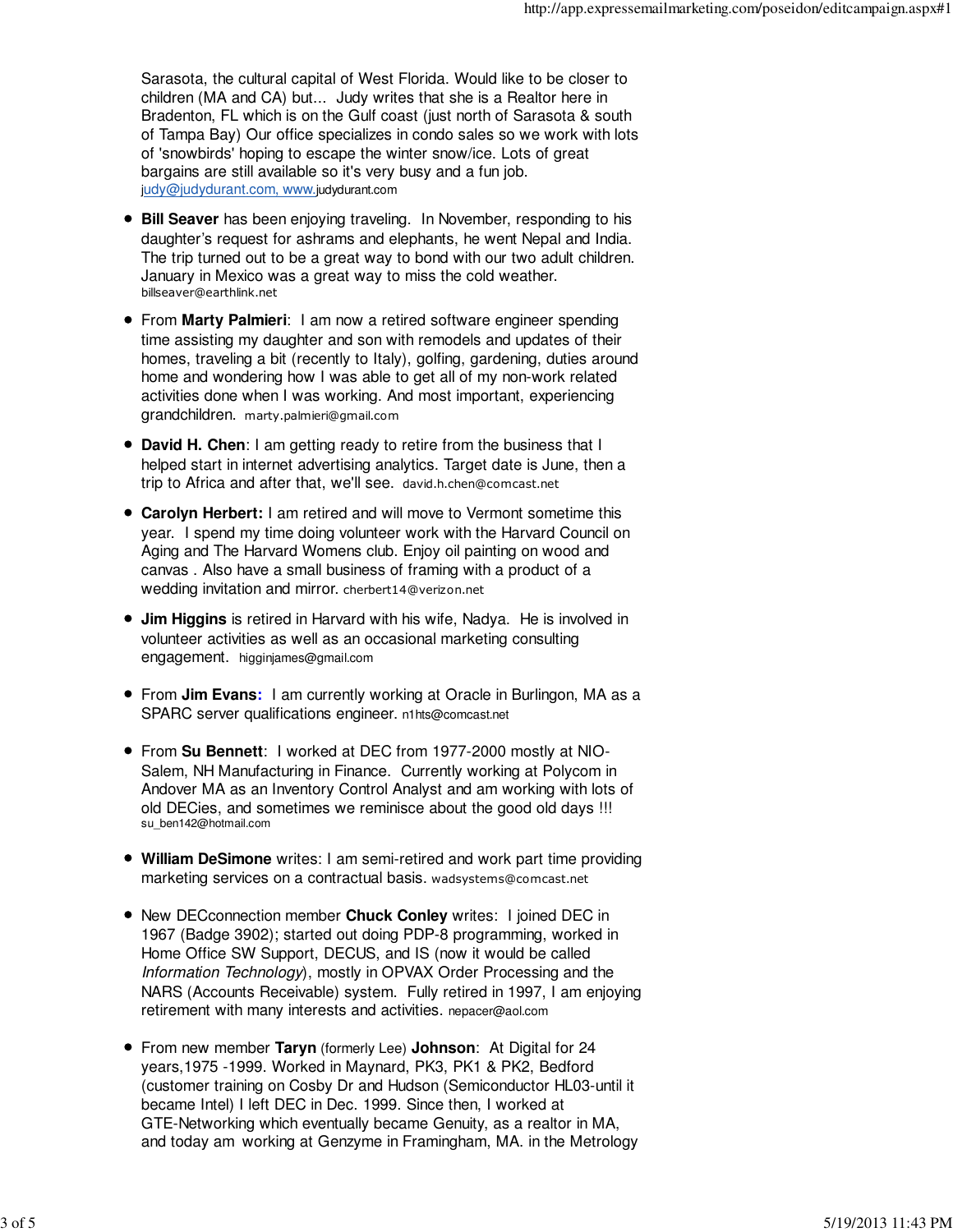Dept. I am hoping to make the BBQ in June to meet and re-connecting with former DEC employees. tjohnson@hentar.com

**Linda Crawford** is our Featured Entrepreneur: I am currently a Gluten-Food Allergy-Toxin Coach specializing in working with clients nationwide who are struggling with food allergies/or toxins (in the home related to allergies) that need information, education or support through this difficult challenge in their lives. I work with clients through an online, private website, by phone or face to face, if local in Orange County, CA. I also am a Southern Cook and work with clients who need help in shopping, cooking and eating delicious, healthy, allergy-free dishes. Offer a VIP Day where I take you on a grocery shopping tour, do kitchen setup, cupboard clearing, menu planning and cooking classes in your home! My goal is to work with you to face and embrace your food allergies so they don't control your life. You control them through education and knowing what to do so you can live your best life. To Your Health! coachlinda@lifestylechanges2health.com

# **Website Updates**:

• Know someone who is leaving HP? Please pass the word to anyone leaving HP to use the HP Alumni Association's "ASAP Checklist" immediately. It has advice and mutual help -- developed by HPAA members -- on the many things you have to do before you lose access to HP's internal systems. Thanks to Curt Gowan for this posting.

Go to http://www.hpalumni.org/asap (HPAA membership not required.)

- We added a web page for the new Southwest Florida Chapter in Naples, organized by Sally Hering.
- The PBS video of the documentary about Ken and the history of DEC, Digital Man/Digital World, is available online ( $$25+s/h$ ) from the PBS store: http://www.shoppbs.org/product/index.jsp?productId=13315614 It's a wonderful hour-long nostalgia trip. Enjoy!
- **Links page**: Volunteer activities if you have an organization you'd like to post, email webmaster@decconnection.org
- Use your **MEMBER SERVICE CENTER**! Use the gold Member Login button if you have paid dues since 2010. There are queries to find members in your area, and forms to submit to update your profile, send your news, DEC stories, and business listings for our public online yellow pages. You can check your dues status and renew your membership online. You can email a small photo for your profile, access or request membership in our LinkedIn Group, and send info for articles such as Featured Entrepreneur.
- **•** DEC Stories submitted by our members and readers We are still collecting your unusual, humorous or just favorite DEC stories. Email them to webmaster@decconnection.org. They should be one page or less and be entertaining to our members. Click on this link to enjoy the ones submitted so far.
- Read about Linda Crawford, our featured Member Entrepreneur.
- Featured Member Entrepreneur Email webmaster with details 2-3 paragraphs about your business and your photo.
- If you are a member you are entitled to join our Linked In DECconnection Group. Request from within LinkedIn to be added or email webmaster.
- Product and Services Page has videos and photos. Please submit content